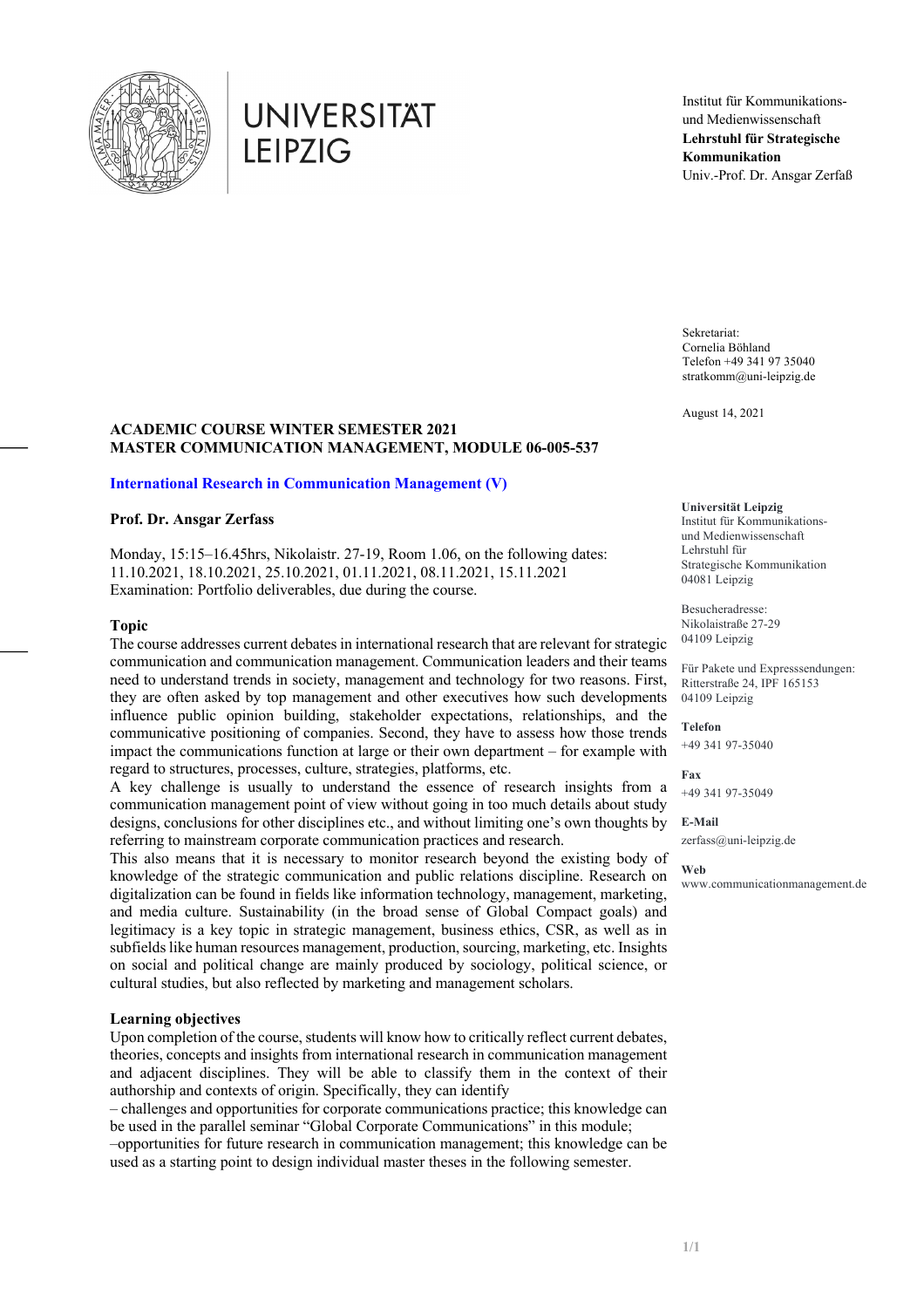# **Method**

The course is based on individual readings and interactive discussions. The lecturer provides a selection of articles which will be read by all students ahead of the sessions. In each session, the authors and their disciplinary background will be introduced by the lecturer. A two-person student team will provide a short presentation (max. 10 min.) for each article focusing on three questions: a) What are they key insights of the study or article?; b) How can this impact corporate communications practice?; c) How can this inspire future research in communication management, e.g. in a master thesis? The proposals will be discussed by all participants and commented by the lecturer. Another student takes notes and prepares minutes of the debate (max. 3 pages, bullet point style).

Three renowned international researchers will join the class virtually as guest speakers. The speakers will highlight key insights of their research themselves. Therefore, the student team will act as moderator, facilitating a debate between the guest speakers and the class on the practical implications of their studies and potential follow-up research. No notes will be taken.

Presentations and minutes shall be sent to the lecturer within three days (until Thursday evening). Everything will be made available on Moodle, which means that all participants can profit from the knowledge and ideas generated in the different sessions.

## **Module overview and examination**

This course is part of the module "International Communication". Students enrolled have to attend both classes. Examination: Portfolio, composed of a) case study solution with presentation (in the seminar), b) presentation, moderation or protocol (in the lecture). Grading is based on a); presentations, moderations and notes have to be assessed as "passed". Regular attendance during this course is required, as study regulations require 15 hours of presence time for acquiring credit points in this course. Please inform the lecturer in any case of illness etc. via e-mail.

#### **Digital platforms**

This course will be taught in presence, but we will be able to switch to hybrid or digital teaching if necessary. Please make sure that you can use zoom.us (https://zoom.us/) to its full extent. You will need a computer or notebook with camera, microphone and speakers as well as a stable WLAN access. Please register free of charge with your university e-mail address at zoom.us in advance and test the functionalities.

#### **Schedule**

| <b>Technology: Research on digitalization and business transformation</b> |                                                                                                                                                                                                                                                                                                                                                                                                                                                                                         |  |
|---------------------------------------------------------------------------|-----------------------------------------------------------------------------------------------------------------------------------------------------------------------------------------------------------------------------------------------------------------------------------------------------------------------------------------------------------------------------------------------------------------------------------------------------------------------------------------|--|
| Mon 11.10.2021                                                            | Course introduction                                                                                                                                                                                                                                                                                                                                                                                                                                                                     |  |
|                                                                           | Literature to be discussed:                                                                                                                                                                                                                                                                                                                                                                                                                                                             |  |
|                                                                           | Fountaine, T., McCarthy, B., & Saleh, T. (2021). Getting AI to scale. <i>Harvard</i><br>Business Review, 99(3), 116-123.                                                                                                                                                                                                                                                                                                                                                                |  |
|                                                                           | Presentation:<br>Wibke Kroll, Milo Tetzel                                                                                                                                                                                                                                                                                                                                                                                                                                               |  |
|                                                                           | Elias Weber<br>Minutes:                                                                                                                                                                                                                                                                                                                                                                                                                                                                 |  |
|                                                                           | Harvard Business Review 2021 section on AI & marketing:                                                                                                                                                                                                                                                                                                                                                                                                                                 |  |
|                                                                           | Davenport, T. H., Guha, A., & Grewal, D. (2021). How to design an AI marketing<br>strategy. Harvard Business Review, 99(4), 42-47.                                                                                                                                                                                                                                                                                                                                                      |  |
|                                                                           | Ascarza, E., Ross, M., & Hardie, B. G. S. (2021). Why you aren't getting more<br>from your marketing AI. Harvard Business Review, 99(4), 48–54.                                                                                                                                                                                                                                                                                                                                         |  |
|                                                                           | Mela, C. F., & Cooper, B. (2021). Don't buy the wrong marketing tech. Harvard<br>Business Review, 99(4), 54-59.                                                                                                                                                                                                                                                                                                                                                                         |  |
|                                                                           | Presentation:<br>Julian Reitner, Tabea Sickert                                                                                                                                                                                                                                                                                                                                                                                                                                          |  |
|                                                                           | Minutes:<br>Robin Wassermann                                                                                                                                                                                                                                                                                                                                                                                                                                                            |  |
| Mon 18.10.2021                                                            | Guest speaker and discussant:                                                                                                                                                                                                                                                                                                                                                                                                                                                           |  |
|                                                                           | Prof. Dr. Anne Gregory, University of Huddersfield, UK.                                                                                                                                                                                                                                                                                                                                                                                                                                 |  |
|                                                                           | Anne Gregory has joined Huddersfield as a Professor of Corporate Communication<br>after a successful tenure as professor and pro vice chancellor at Leeds Beckett<br>University. She served as president of the Global Alliance for Public Relations and<br>Communication Management (GA) and as president of the Chartered Institute of<br>Public Relations (CIPR) in the UK. Among her key areas of interests are strategic<br>planning and competency development in communications. |  |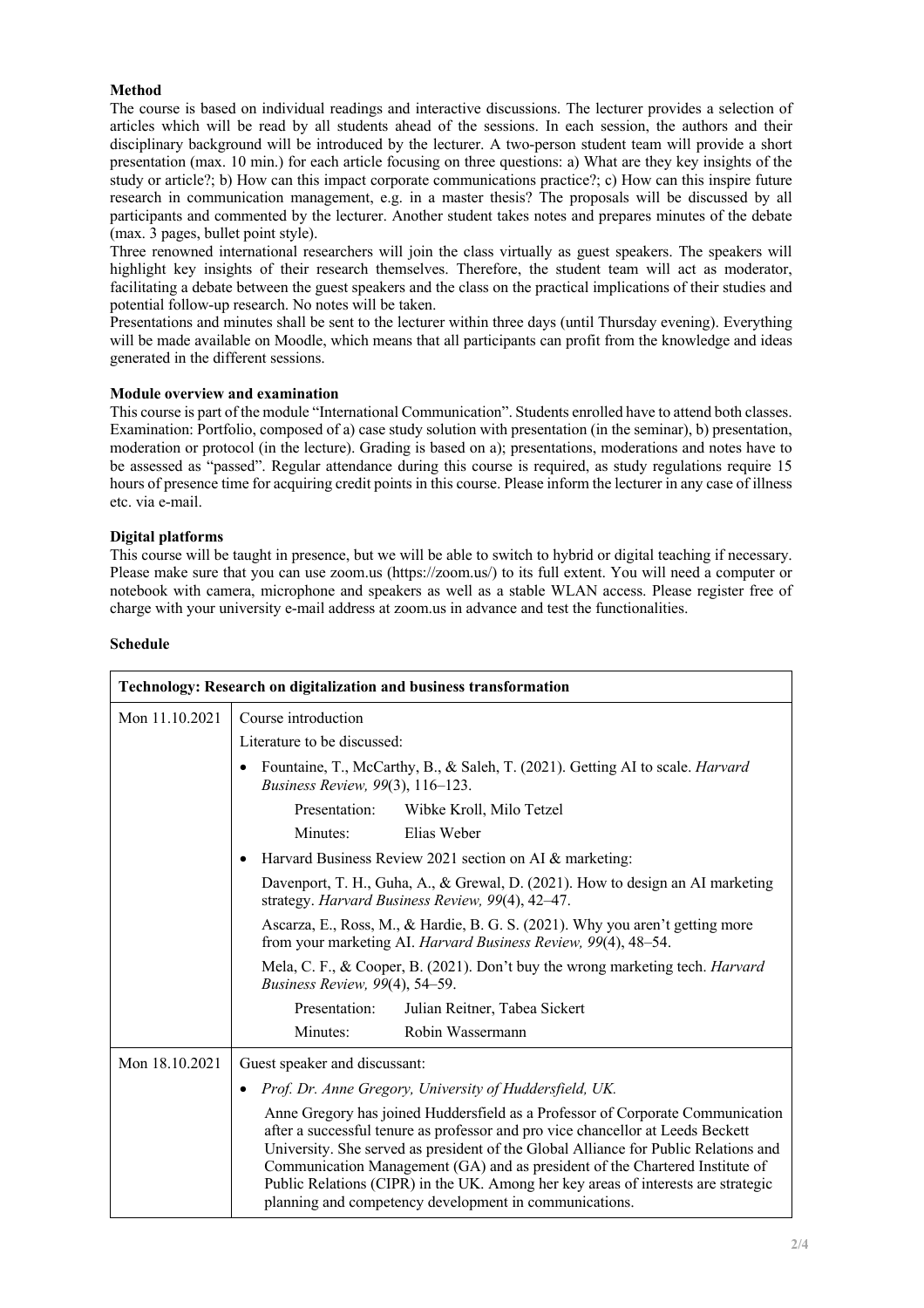|                                                                                     | Literature to be discussed:                                                                                                                                                                                                                                                                                                                                                                                |  |  |
|-------------------------------------------------------------------------------------|------------------------------------------------------------------------------------------------------------------------------------------------------------------------------------------------------------------------------------------------------------------------------------------------------------------------------------------------------------------------------------------------------------|--|--|
|                                                                                     | Gregory, A., & Halff, G. (2020). The damage done by big data-driven public<br>$\bullet$<br>relations. Public Relations Review, 46(2), 101902.                                                                                                                                                                                                                                                              |  |  |
|                                                                                     | Moderation:<br>Pia Widulle, Christine Krakau                                                                                                                                                                                                                                                                                                                                                               |  |  |
|                                                                                     | Tkalac Verčič, A., & Špoljarić, A. (2020). Managing internal communication: How<br>the choice of channels affects internal communication satisfaction. Public Relations<br>Review, 46(3), 101926                                                                                                                                                                                                           |  |  |
|                                                                                     | Presentation: S4, S5                                                                                                                                                                                                                                                                                                                                                                                       |  |  |
|                                                                                     | Presentation:<br>Anne Fischer, Ann-Kathrin Scheper                                                                                                                                                                                                                                                                                                                                                         |  |  |
|                                                                                     | Minutes:<br>Björn Borchardt                                                                                                                                                                                                                                                                                                                                                                                |  |  |
| <b>Management: Research on sustainability, legitimacy and corporate performance</b> |                                                                                                                                                                                                                                                                                                                                                                                                            |  |  |
| Mon 25.10.2021                                                                      | Literature to be discussed:                                                                                                                                                                                                                                                                                                                                                                                |  |  |
|                                                                                     | Van Tulder, R., Rodrigues, S. B., Mirza, H., & Sexsmith, K. (2021). The UN's<br>$\bullet$<br>sustainable development goals: Can multinational enterprises lead the decade of<br>action? Journal of International Business Policy, 4(1), 1-21.                                                                                                                                                              |  |  |
|                                                                                     | Presentation:<br>Tim Klute, Johanna Mirea                                                                                                                                                                                                                                                                                                                                                                  |  |  |
|                                                                                     | Minutes:<br>Hanna Ahrenberg                                                                                                                                                                                                                                                                                                                                                                                |  |  |
|                                                                                     | Pucker, S. (2021). Overselling sustainability reporting. Harvard Business Review,<br>99(2), 135-143.                                                                                                                                                                                                                                                                                                       |  |  |
|                                                                                     | Presentation:<br>Lea Rostek                                                                                                                                                                                                                                                                                                                                                                                |  |  |
|                                                                                     | Minutes:<br>Hanna Jonas                                                                                                                                                                                                                                                                                                                                                                                    |  |  |
| Mon 01.11.2021                                                                      | Guest speaker and discussant:                                                                                                                                                                                                                                                                                                                                                                              |  |  |
|                                                                                     | Prof. Dr. Sabine Einwiller, University of Vienna, Austria.                                                                                                                                                                                                                                                                                                                                                 |  |  |
|                                                                                     | Sabine Einwiller is Professor for Public Relations Research at the University of<br>Vienna, where she heads the Corporate Communication Research Group. She has<br>been a professor in Mainz and Olten and gained a doctorate and habilitation in<br>St. Gallen. Her main research interests are employee communication, reputation<br>management, CSR, and communication during complaints and in crises. |  |  |
|                                                                                     | Literature to be discussed:                                                                                                                                                                                                                                                                                                                                                                                |  |  |
|                                                                                     | Wolfgruber, D., Stürmer, L., & Einwiller, S. (2021). Talking inclusion into being:<br>communication as a facilitator and obstructor of an inclusive work environment.<br>Personnel Review, 50. Online first: http://www.doi.org/10.1108/PR-01-2021-0013                                                                                                                                                    |  |  |
|                                                                                     | Moderation:<br>Carolin Siegel, Laura Steglich                                                                                                                                                                                                                                                                                                                                                              |  |  |
|                                                                                     | Ziegele, D., Kurtze, H., & Zerfass, A. (2021). From reality to virtuality. Moving<br>٠<br>stakeholder dialogues from face-to-face to online formats (Communication<br>Insights, Issue 12). Leipzig: Academic Society for Management & Communication.                                                                                                                                                       |  |  |
|                                                                                     | Presentation:<br>Eszter Szamado, Carolina Müller                                                                                                                                                                                                                                                                                                                                                           |  |  |
|                                                                                     | Minutes:<br>Gina Flemming                                                                                                                                                                                                                                                                                                                                                                                  |  |  |
|                                                                                     | Society: Research on politics, values and public discourse                                                                                                                                                                                                                                                                                                                                                 |  |  |
| Mon 08.11.2021                                                                      | Literature to be discussed:                                                                                                                                                                                                                                                                                                                                                                                |  |  |
|                                                                                     | Van der Meer, T. G. L. A., & Jonkman, J. G. F. (2021). Politicization of<br>$\bullet$<br>corporations and their environment: Corporations' social license to operate in a<br>polarized and mediatized society. Public Relations Review, 47(1), 101988.                                                                                                                                                     |  |  |
|                                                                                     | Presentation:<br>Larissa Benz, Hannah Kurtze<br>Minutes:<br>Michael Bausch                                                                                                                                                                                                                                                                                                                                 |  |  |
|                                                                                     | Gartenberg, C., Prat, A., & Serafim, G. (2019). Corporate purpose and financial<br>$\bullet$                                                                                                                                                                                                                                                                                                               |  |  |
|                                                                                     | performance. Organization Science, 30(1), 1-18.                                                                                                                                                                                                                                                                                                                                                            |  |  |
|                                                                                     | Presentation:<br>Sara Fuchs, Josephine Michl                                                                                                                                                                                                                                                                                                                                                               |  |  |
|                                                                                     | Minutes:<br>Sabrina Doberts                                                                                                                                                                                                                                                                                                                                                                                |  |  |
|                                                                                     |                                                                                                                                                                                                                                                                                                                                                                                                            |  |  |